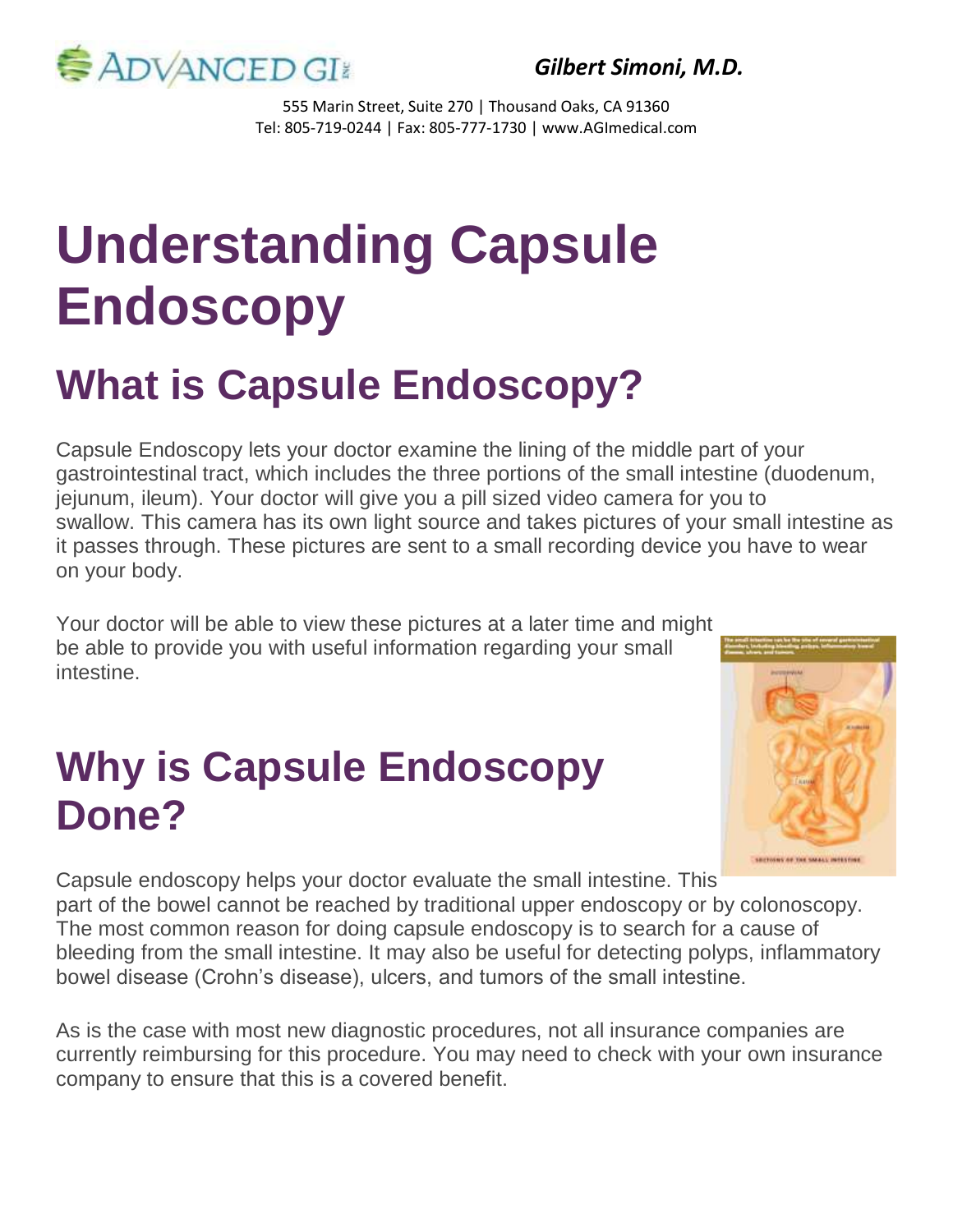# **How Should I Prepare for the Procedure?**

An empty stomach allows for the best and safest examination, so you should have nothing to eat or drink, including water, for approximately twelve hours before the examination. Your doctor will tell you when to start fasting.

Tell your doctor in advance about any medications you take including iron, aspirin, bismuth subsalicylate products and other over-the-counter medications. You might need to adjust your usual dose prior to the examination.

Discuss any allergies to medications as well as medical conditions, such as swallowing disorders and heart or lung disease.

Tell your doctor of the presence of a pacemaker or defibrillator, previous abdominal surgery, or previous history of bowel obstructions in the bowel, inflammatory bowel disease, or adhesions.

Your doctor may ask you to do a bowel prep/cleansing prior to the examination.

#### **What Can I Expect During Capsule Endoscopy?**

Your doctor will prepare you for the examination by applying a sensor device to your abdomen with adhesive sleeves (similar to tape). The pill-sized capsule endoscope is swallowed and passes naturally through your digestive tract while transmitting video images to a data recorder worn on your belt for approximately eight hours. At the end of the procedure you will return to the office and the data recorder is removed so that images of your small bowel can be put on a computer screen for physician review.

Most patients consider the test comfortable. The capsule endoscope is about the size of a large pill. After ingesting the capsule and until it is excreted you should not be near an MRI device or schedule an MRI examination.